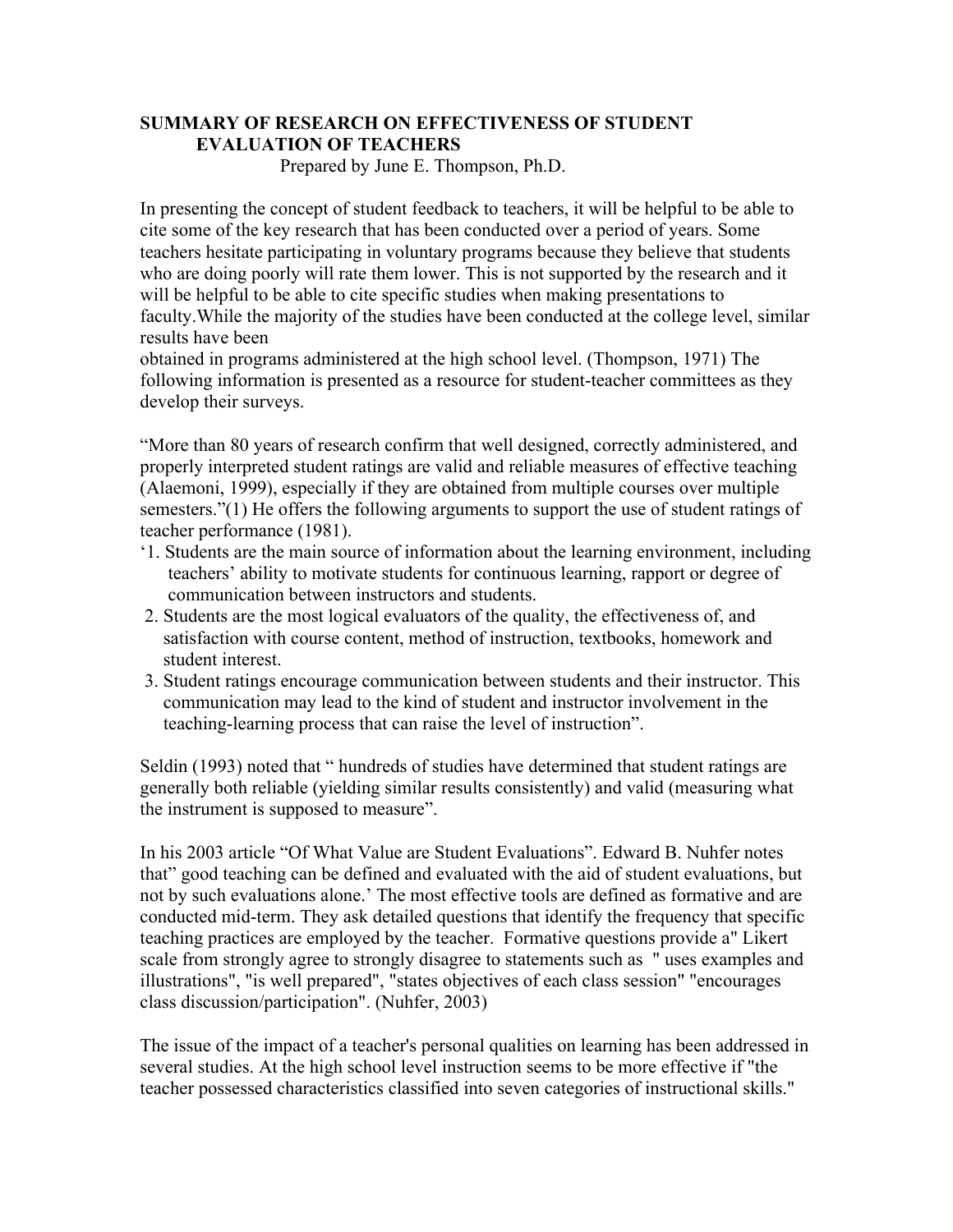(Buser, Stuck, and Casey, 1974).According to their research the teacher should be knowledgable, tolerant, interested in students as individuals, good listeners, have a sense of humor and a warm and friendly attitude.

Over 2,000 studies on the effectiveness of student evaluations at the college level are cited in the ERIC System. According to John A. Centra in his article "Will Teachers Receive Higher Student Evaluations By Giving Higher Grades and Less Coursework". states that "the majority of these studies have been positive, concluding that the evaluations are 1) reliable and stable; 2)valid when compared to student learning and other indicators of effective teaching; 3) multidimensional, in terns of what they assess; 4)useful in improving teaching; 5) only minimally affected by various course, teacher or student characteristics that could bias results" (Cashin, 1988; Centra ,1993;d'Appolonia & Abrami, 1997; Marsh,1987;McKeachie, 1979).

A number of studies concluded that perceptions of elementary students are also valid and helpful.(Benninga, Thornburg, and Gurkey, 1980; Kronowitz, 1984; Driscol et. Al., 1985; Peterson, Driscol, and Stevens, 1990; Weber and Manatt, 1992;)

Scriven (1995) identified a number of elements that contribute to the validity of student evaluations including:

" • student ratings of their own learning and retention

 • perceived changes in motivation toward a) the subject taught, b) a career associated with the subject 3) further learning in the subject area.

- observed teacher behavior relevant to competent teaching such as punctuality.
- identification of teaching style indicators such as enthusiasm
- test evaluation"

Researchers at North Carolina State University in 1994 concluded that anonymity and confidentiality are critical in the administration of student evaluations. An extensive student evaluation program conducted at San Mateo High School is 1971-72 was anonymous, confidential and voluntary on the part of teachers. Participation rose from 55% in the first semester to 68% in the second semester to 92% in the third semester. Another factor that contributed to the success of the San Mateo program was the comparative data provided to the teachers. On each question, they could compare feedback from each of their classes with their department and the total faculty results. An identical program was implemented at Awalt H.S. in Mountain View, California In 1972-73. After five years the process was mandated through collective bargaining.

In an effort to reduce teacher negativity toward student feedback, Davis (1995) suggested that faculty develop their own instruments that would be individualized to their own department and courses.

The Measures of Effective Teaching Project (MET) launched in 2009 by the Bill and Melinda Gates Foundation utilized the Tripod survey instrument, developed by Ron Ferguson, a Harvard researcher, to elicit student feedback regarding instruction.